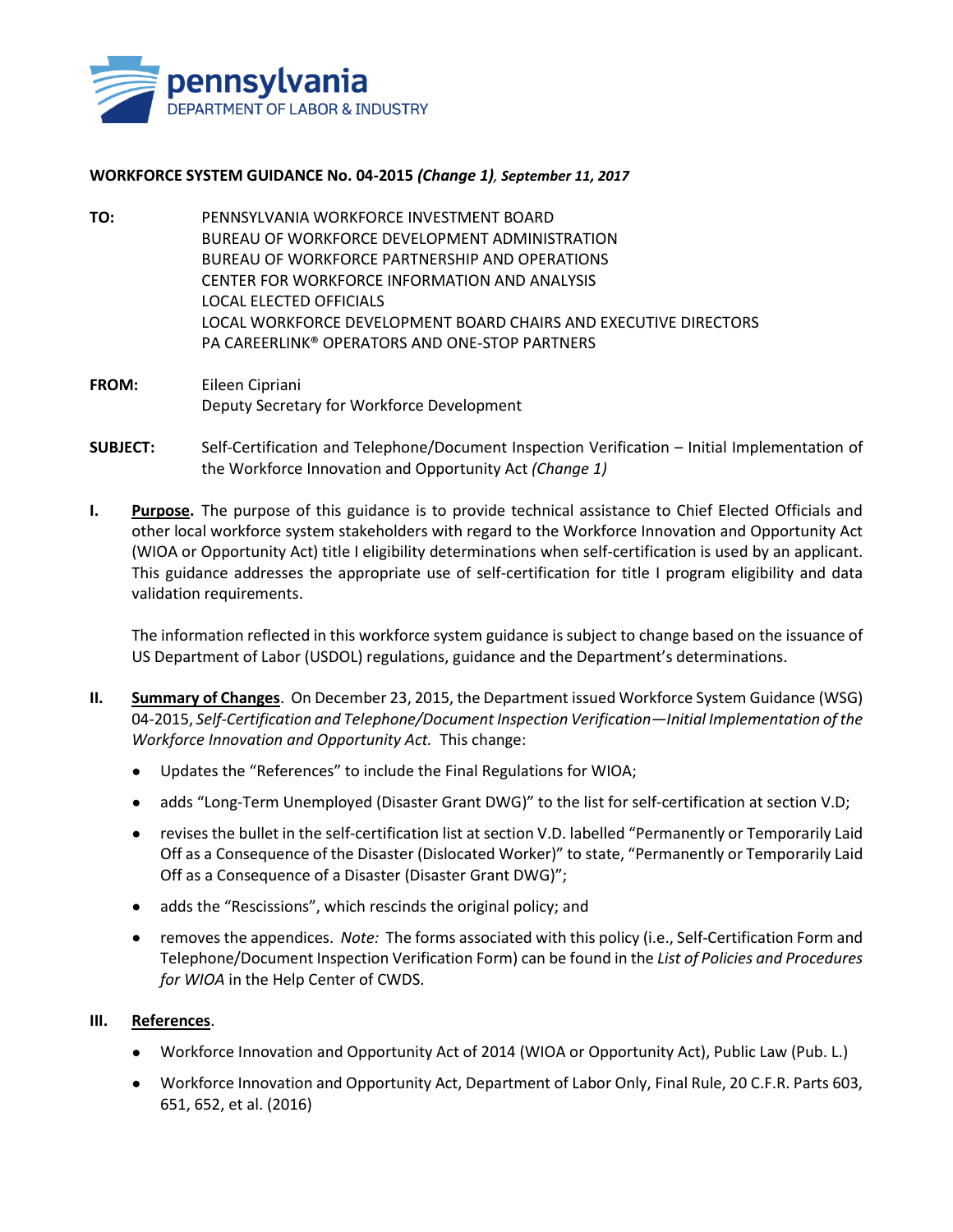- Workforce Innovation and Opportunity Act, Joint Rule for Unified and Combined State Plans, Performance Accountability, and the One-Stop System Joint Provisions, Final Rule, 20 C.F.R. Parts 676, 677, and 678 (2016)
- Training and Employment Guidance Letter (TEGL) No. 35-14, *WIOA Operating Guidance for National Farmworker Jobs Program (NFJP) Employment and Training and Housing Grantees*
- Training and Employment Guidance Letter (TEGL) No. 6-14, *Program Year (PY) 2013/Fiscal Year (FY) 2014 Data Validation and Performance Reporting Requirements and Associated Timelines, Attachment A: Source Documentation Requirements for Program Year (PY) 2013 Workforce Investment Act (WIA) Data Element Validation (C. TYPES OF SOURCE DOCUMENTATION)*
- Training and Employment Guidance Letter (TEGL) No. 12-01*, Clarification on Selected Activities and Issues under the WIA;* Attachment C: *Cross-Cutting Eligibility, Documentation, and Verification Issues for Adults and Youth under WIA*
- PA Workforce Investment Information Notice (WIIN) No. 3-99, Change 2, *Title I WIA Eligibility Criteria for Registration and WIA Acceptable Eligibility Verification,* Attachments I and J

## **IV. Definitions.**

- *Self-Attestation***:** Self-attestation (also referred to as an applicant statement) occurs when an individual states his or her status for a particular data element, such as "runaway youth," and then signs and dates a form acknowledging this status. The key elements for self-attestation are: (a) the individual identifying his or her status for permitted elements and (b) signing and dating a form attesting to this self-identification.
- *Self-Certification***:** Self-certification means an individual's signed attestation that the information said individual submitted to demonstrate eligibility for a program under title I of WIOA is true and accurate. (Exception: Per WIOA Section 167 'National Farmworker Jobs Program' (NFJP) self-certification is performed when an eligible migrant and seasonal farmworker (MSFW) signed attestation that the information he/she submits to demonstrate eligibility for the NFJP is true and accurate).
- **V. Background**. The Opportunity Act allows for self-certification to validate those eligibility items requiring documentation that, in rare cases, may cause undue hardship for applicants to obtain, particularly those with barriers to employment. In order to reduce the risk of enrolling ineligible individuals (which may result in disallowed costs), some states and local areas had, under WIA, instituted overly stringent documentation requirements. While limiting the use of self-certification assists in ensuring eligibility determinations are valid, restricting the use of self-certification entirely could present obstacles for both applicants and workforce system staff.
- **VI. Eligibility Verification**. The Pennsylvania Department of Labor & Industry (Department) establishes and maintains a data validation system pursuant to US Department of Labor (USDOL) instruction. The local workforce development boards must ensure to the maximum extent feasible the accuracy of the data entered into the state's system of record, the Commonwealth Workforce Development System (CWDS). The elements required for data element validation focus on eligibility, outcomes, services and program follow-up. For the purposes of determining eligibility, documentation may be required as evidence supporting the legitimacy of an individual's acceptability for participation in a particular WIOA-funded program. Local workforce staff must confirm eligibility for certain programs and services through an examination of provided documentation. Once data is verified and entered in CWDS, such information is validated by the Department.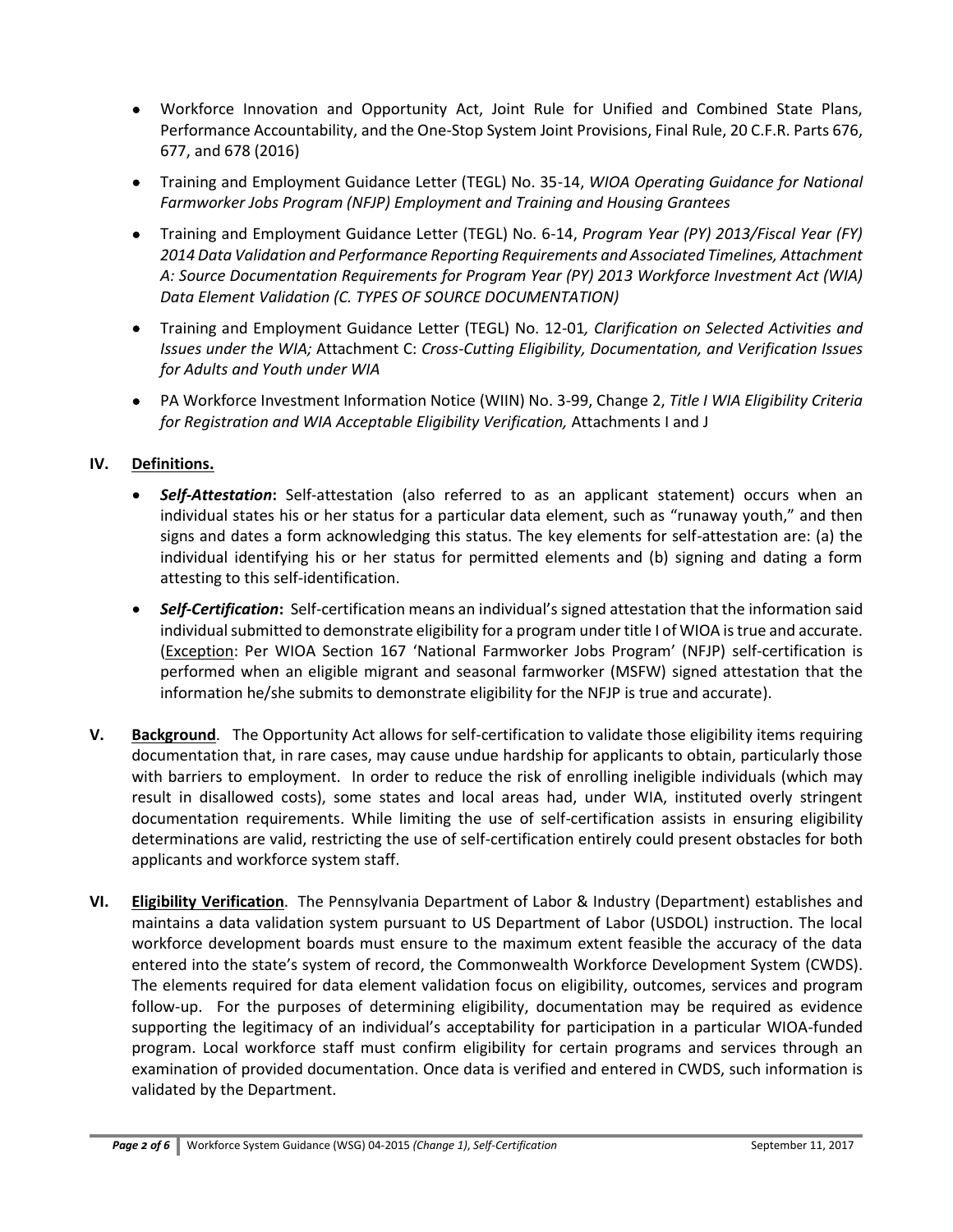- **A. Verification before program participation.** Workforce system staff must verify eligibility prior to the provision of services as required under federal and state statute and regulations. Additionally, this mandate helps reduce the risk of enrolling ineligible individuals in title I programs, which may result in disallowed costs.
- **B. Bridging the gap until eligibility is determined.** As Wagner-Peyser Act (W-P) or WIOA title III services are universally available (i.e., there are no eligibility requirements to receive such services), individuals whose eligibility is not yet determined may receive services associated with this funding. W-P services may serve as a bridge to ensure individuals have access to services (until such time as the individual's title I-B program eligibility is determined). Upon determination, participants (once eligible and participating in a program) may continue to receive W-P services, as well as services associated with the applicable title I programs. Note: The Department encourages referral to W-P for assessment services, particularly in the case of the youth population, while eligibility for title I services is being determined.
- **C. Verification and documentation.** It is important to note that verification is far different than hardcopy documentation.
	- **Verification** means to confirm eligibility requirements through examination of documents (e.g., birth certificates or public assistance records) or speaking with representatives of authorized agencies.
	- **Documentation** means to maintain physical evidence, which is obtained during the verification process, in participant files. Examples of such evidence are copies of documents (where legally permitted)
- **VII. Self-Certification**. It is the position of the Department to permit local workforce development boards to use self-certification as an allowable source for documenting eligibility only under the circumstances and conditions contained herein.
	- **A. Acceptable use.** USDOL allows for self-certification as a viable source for documenting eligibility. The Department requires that in the circumstances where self-certification is permissible (by the Department), that with the exception of out-of-school youth, it be limited and only available after all other sources of eligibility verification are exhausted (i.e., self-certification is the "last resort" for documenting title I program eligibility).
	- **B. Rare circumstances.** The Department allows for self-certification to verify those eligibility items requiring documentation that, in rare cases, may cause undue hardship for applicants to obtain, particularly those with barriers to employment.

Self-certification may be accepted from an individual who has experienced a loss of documentation due to:

- Natural or man-made disaster such as fire, flood, tornado;
- Eviction from residence resulting in a loss of supporting documentation; or
- Individual is fleeing or has fled an abusive or untenable home situation.
- **C. Youth.** To ease burdens on both applicants and providers and serve out-of-school youth who are most in need, the commonwealth will allow self-attestation for out-of-school youth for the purpose of WIOA eligibility determination, consistent with federal rulemaking. The commonwealth will require LWDBs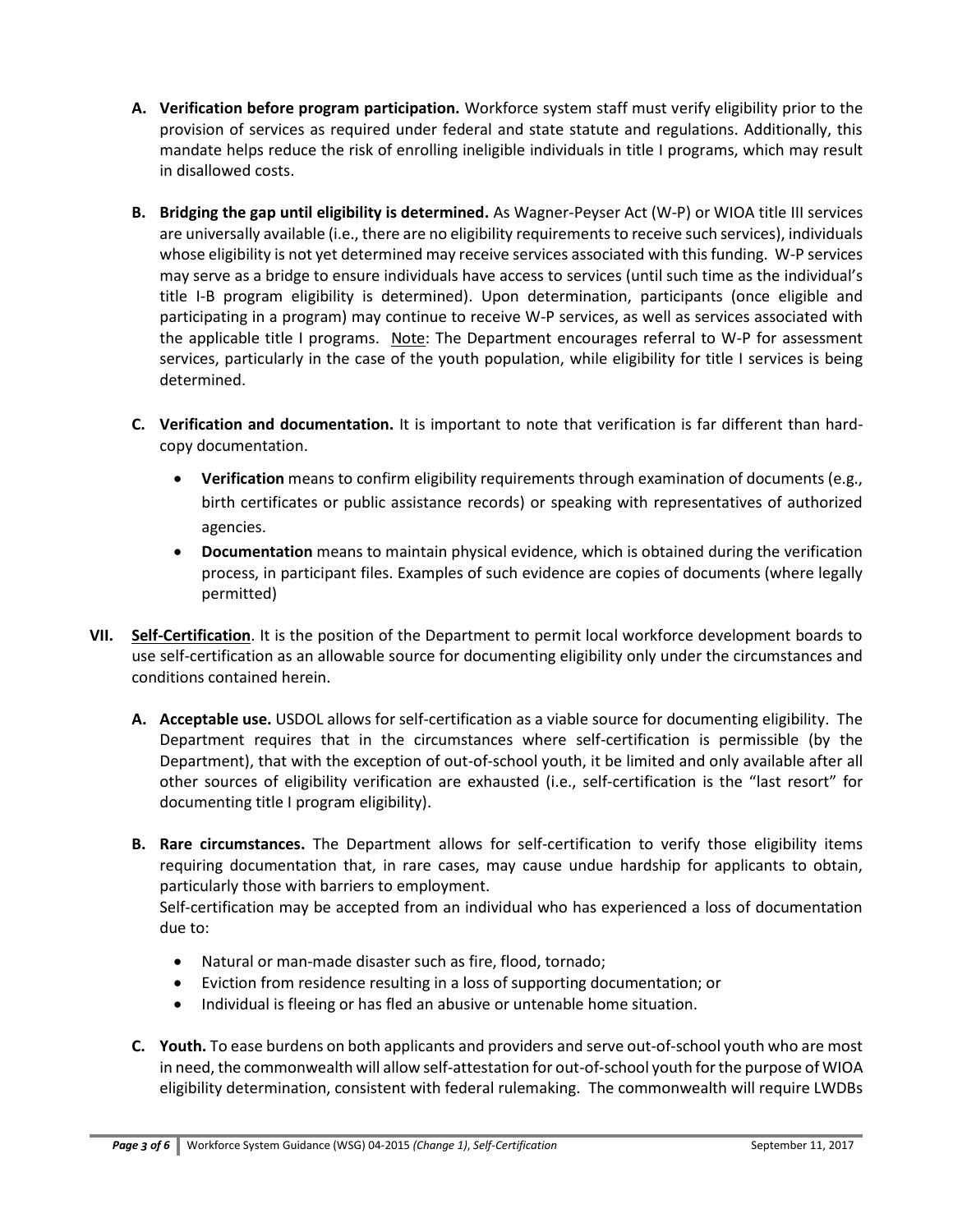and youth service providers to accept such self-attestation as identified in the following subparagraph.

- **D. Self-Certification List.** Workforce staff must use self-certification in a manner reflective of the aforementioned guidance (i.e. limited and rare circumstances; or last resort) and only for the following criteria elements:
	- Date of Actual Dislocation (Dislocated Worker)
	- Displaced Homemaker (Dislocated Worker)
	- Reemployment Opportunity is Poor / Unlikely to Return-to-Work (Dislocated Worker)
	- Permanently or Temporarily Laid Off as a Consequence of a Disaster (Disaster Grant DWG)
	- Long-Term Unemployed (Disaster Grant DWG)
	- English Language Learner (Youth)
	- Homeless (Youth and Adult)
	- In/Aged Out of Foster Care System (Youth)
	- Offender (Youth)
	- Pregnant or Parenting (Youth)
	- Requires Additional Assistance (Youth)
	- Runaway (Youth)
	- School Status at time of Registration (Youth)
- **E. Local Application of Eligibility and Self-Certification.** All local workforce development areas must develop a local *eligibility policy* with self-certification determination and verification procedures clearly articulated and reflective of state policy and guidance. The policy must address the local workforce development board's procedures to ensure that self-attestations used for eligibility purposes are standardized and well defined. To avoid disallowed costs or other administrative findings, each local workforce development area must develop or adopt a statistically valid random sampling methodology with a reasonable range of tolerance to verify applicant self-certification usage and to monitor self-attestations. The *random sampling methodology* must include the procedures in place to sample and test the veracity of self-attestations for all title I programs eligibility; and its procedures must be included in each local area's eligibility policy.
- **VIII. Telephone/Document Inspection Verification**. Local boards are required to address in their local plan strategies for assisting individuals with barriers, to include methods of validating eligibility for such individuals. Additionally, the Department encourages the use of *telephone verification* and *documentation inspection verification* to verify eligibility, especially in consideration of individuals with barriers to employment.

The Department requires local boards to consider the use of telephone prior to self-certification to verify eligibility criteria. When applicable, eligibility criteria may be verified by telephone contacts with recognized governmental or social services agencies, or by document inspection. The information obtained must be verified and recorded on the **Telephone/Document Inspection Verification Form** (**Appendix B**). Information recorded must be adequate to enable a monitor or auditor to report back to the cognizant agency or the document used. (In some cases, the information provided by the agency through telephone contact may be sufficient to satisfy multiple eligibility criteria. Verification of eligibility through document inspection is appropriate when documents cannot or may not be copied).

**IX. Applicant Statement.** An applicant statement is a form of self-attestation and as such is like selfcertification in that it is among the least preferred methods of documenting and verifying eligibility criteria